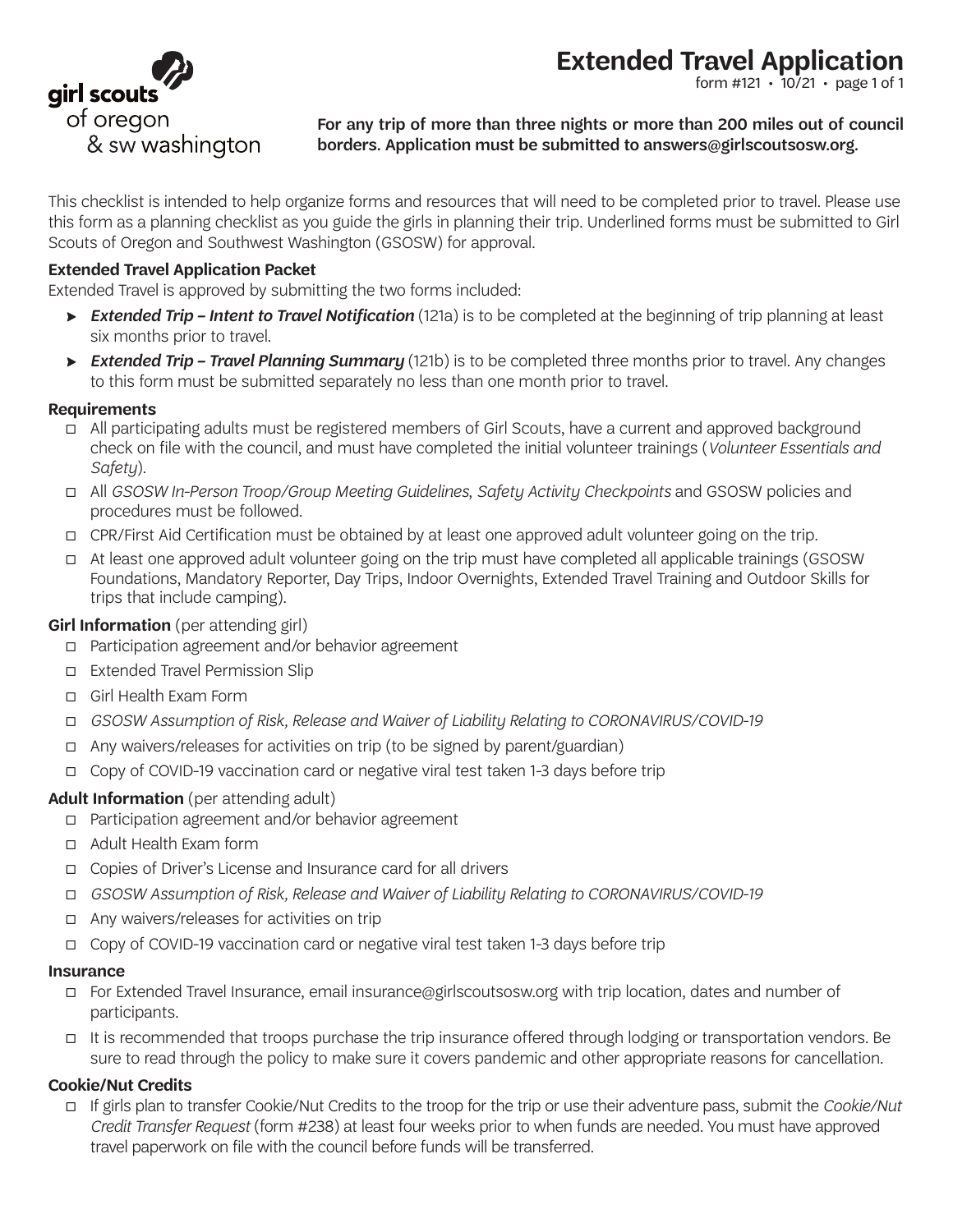

form #121b • 10/21 • page 1 of 5

*Please complete and return this form three months in advance of your planned trip to answers@girlscoutsosw.org or 541-857-8525.*

|                      |       |                                                                                                                                                                                                                                                                                                                                                                                    |                        | Phone                                                                                                |  |  |  |
|----------------------|-------|------------------------------------------------------------------------------------------------------------------------------------------------------------------------------------------------------------------------------------------------------------------------------------------------------------------------------------------------------------------------------------|------------------------|------------------------------------------------------------------------------------------------------|--|--|--|
|                      |       | Level of girls at the start of current membership year (beginning October 1):                                                                                                                                                                                                                                                                                                      | <b>JR</b>              | <b>SR</b><br><b>CAD</b><br>AMB                                                                       |  |  |  |
|                      |       | Adult/girl ratio verified: # of girls _____________ # of adults _______________                                                                                                                                                                                                                                                                                                    |                        |                                                                                                      |  |  |  |
|                      |       |                                                                                                                                                                                                                                                                                                                                                                                    |                        |                                                                                                      |  |  |  |
|                      |       |                                                                                                                                                                                                                                                                                                                                                                                    |                        |                                                                                                      |  |  |  |
|                      |       |                                                                                                                                                                                                                                                                                                                                                                                    |                        |                                                                                                      |  |  |  |
|                      |       |                                                                                                                                                                                                                                                                                                                                                                                    |                        |                                                                                                      |  |  |  |
|                      |       |                                                                                                                                                                                                                                                                                                                                                                                    |                        |                                                                                                      |  |  |  |
|                      |       |                                                                                                                                                                                                                                                                                                                                                                                    |                        | Name of transporter and flight # (ie. American Airlines, Flight 1234) ______________________________ |  |  |  |
|                      |       |                                                                                                                                                                                                                                                                                                                                                                                    |                        |                                                                                                      |  |  |  |
| <b>Return:</b>       |       |                                                                                                                                                                                                                                                                                                                                                                                    |                        |                                                                                                      |  |  |  |
|                      |       |                                                                                                                                                                                                                                                                                                                                                                                    |                        |                                                                                                      |  |  |  |
|                      |       |                                                                                                                                                                                                                                                                                                                                                                                    |                        | Name of transporter and flight # (ie. American Airlines, Flight 1234) ______________________________ |  |  |  |
|                      |       |                                                                                                                                                                                                                                                                                                                                                                                    |                        |                                                                                                      |  |  |  |
| Plane<br>no<br>no    | Train | <b>Transportation</b> (check all forms that will be used on this trip)<br>Bicycles<br>Ferry<br><b>Bus</b><br><b>Vehicle Driver Information:</b> please provide <b>complete</b> information with each application<br>Each passenger has <b>own</b> seat belt and vehicle is in good working condition.<br>Verified each driver for proof of insurance and current driver's license. | Personal Car           | Other                                                                                                |  |  |  |
| <b>Driver's Name</b> |       | <b>Vehicle Year/Make/Model</b>                                                                                                                                                                                                                                                                                                                                                     | <b>License Plate #</b> | <b>Insurance Company &amp; Policy #</b>                                                              |  |  |  |
| (Susie Scout)        |       | (2001 Dodge Caravan)                                                                                                                                                                                                                                                                                                                                                               | (WRC 123)              | (Mutual of Omaha 134679852)                                                                          |  |  |  |
|                      |       |                                                                                                                                                                                                                                                                                                                                                                                    |                        |                                                                                                      |  |  |  |
|                      |       |                                                                                                                                                                                                                                                                                                                                                                                    |                        |                                                                                                      |  |  |  |
|                      |       |                                                                                                                                                                                                                                                                                                                                                                                    |                        |                                                                                                      |  |  |  |
|                      |       |                                                                                                                                                                                                                                                                                                                                                                                    |                        |                                                                                                      |  |  |  |
|                      |       |                                                                                                                                                                                                                                                                                                                                                                                    |                        |                                                                                                      |  |  |  |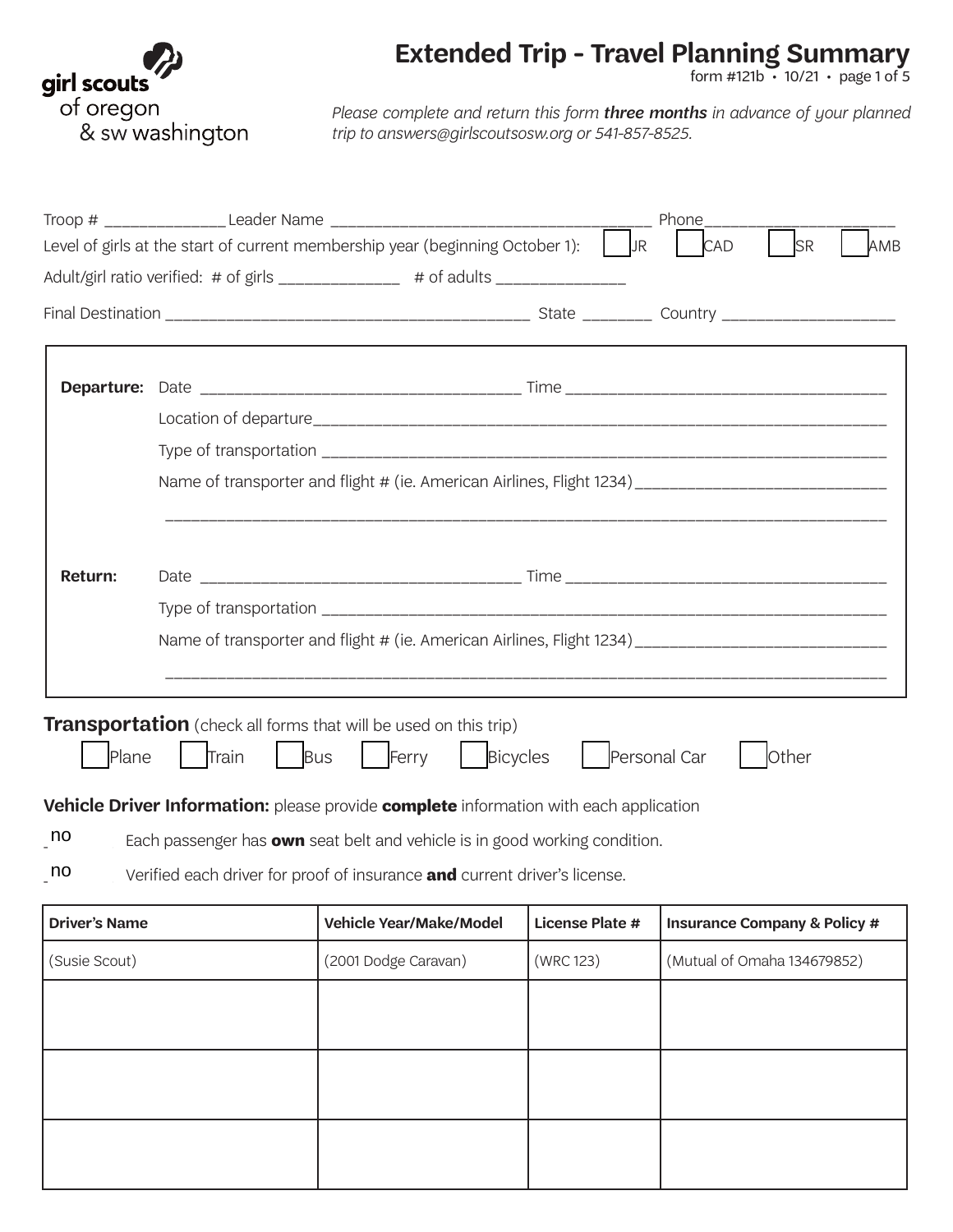form #121b • 10/21 • page 2 of 5

### **Emergency Contact at Home:**

| (Person not going on the trip who could be reached by council in the event of an emergency.)                                                                                                                                   |                                                                                       |                                                                                                            |  |  |
|--------------------------------------------------------------------------------------------------------------------------------------------------------------------------------------------------------------------------------|---------------------------------------------------------------------------------------|------------------------------------------------------------------------------------------------------------|--|--|
| Name and the state of the state of the state of the state of the state of the state of the state of the state of the state of the state of the state of the state of the state of the state of the state of the state of the s |                                                                                       |                                                                                                            |  |  |
|                                                                                                                                                                                                                                |                                                                                       |                                                                                                            |  |  |
| numbers of overnight accommodations.                                                                                                                                                                                           |                                                                                       | A draft of your travel itinerary MUST be attached to this form that includes dates, addresses and phone    |  |  |
| participants.                                                                                                                                                                                                                  |                                                                                       | Emergency contact person for the group has been provided with an itinerary and contact information for all |  |  |
|                                                                                                                                                                                                                                | Additional Girl Scout activity insurance (required) has been purchased and confirmed. |                                                                                                            |  |  |
|                                                                                                                                                                                                                                | All Safety Activity Checkpoints have been reviewed and will be met on trip.           |                                                                                                            |  |  |
| First Aid kits in vehicles or with group.                                                                                                                                                                                      |                                                                                       |                                                                                                            |  |  |
|                                                                                                                                                                                                                                |                                                                                       | Contracts with hold harmless clauses have been sent to answers@girlscoutsosw.org for council signature.    |  |  |
| results will be submitted 1-3 days before the trip.                                                                                                                                                                            |                                                                                       | COVID-19 vaccination cards for each member have been sent to answers@girlscoutsosw.org and any COVID test  |  |  |

#### **Please print names of all traveling group members (adults & girls). Please be certain adult contact phone numbers can be reached during the time of travel.**

| Girl or<br>Adult | Participant's First & Last Name | <b>Adult Contact Name</b> | <b>Contact Phone Number(s)</b><br><b>Reachable During Trip Dates</b> |  |
|------------------|---------------------------------|---------------------------|----------------------------------------------------------------------|--|
| <b>OG OA</b>     |                                 |                           |                                                                      |  |
| OG OA            |                                 |                           |                                                                      |  |
| <b>OG OA</b>     |                                 |                           |                                                                      |  |
| <b>OG OA</b>     |                                 |                           |                                                                      |  |
| OG OA            |                                 |                           |                                                                      |  |
| OG OA            |                                 |                           |                                                                      |  |
| OG OA            |                                 |                           |                                                                      |  |
| OG OA            |                                 |                           |                                                                      |  |
| <b>OG OA</b>     |                                 |                           |                                                                      |  |
| OG OA            |                                 |                           |                                                                      |  |
| OG OA            |                                 |                           |                                                                      |  |
| OG OA            |                                 |                           |                                                                      |  |
| <b>OG OA</b>     |                                 |                           |                                                                      |  |
| OG OA            |                                 |                           |                                                                      |  |
| <b>OG OA</b>     |                                 |                           |                                                                      |  |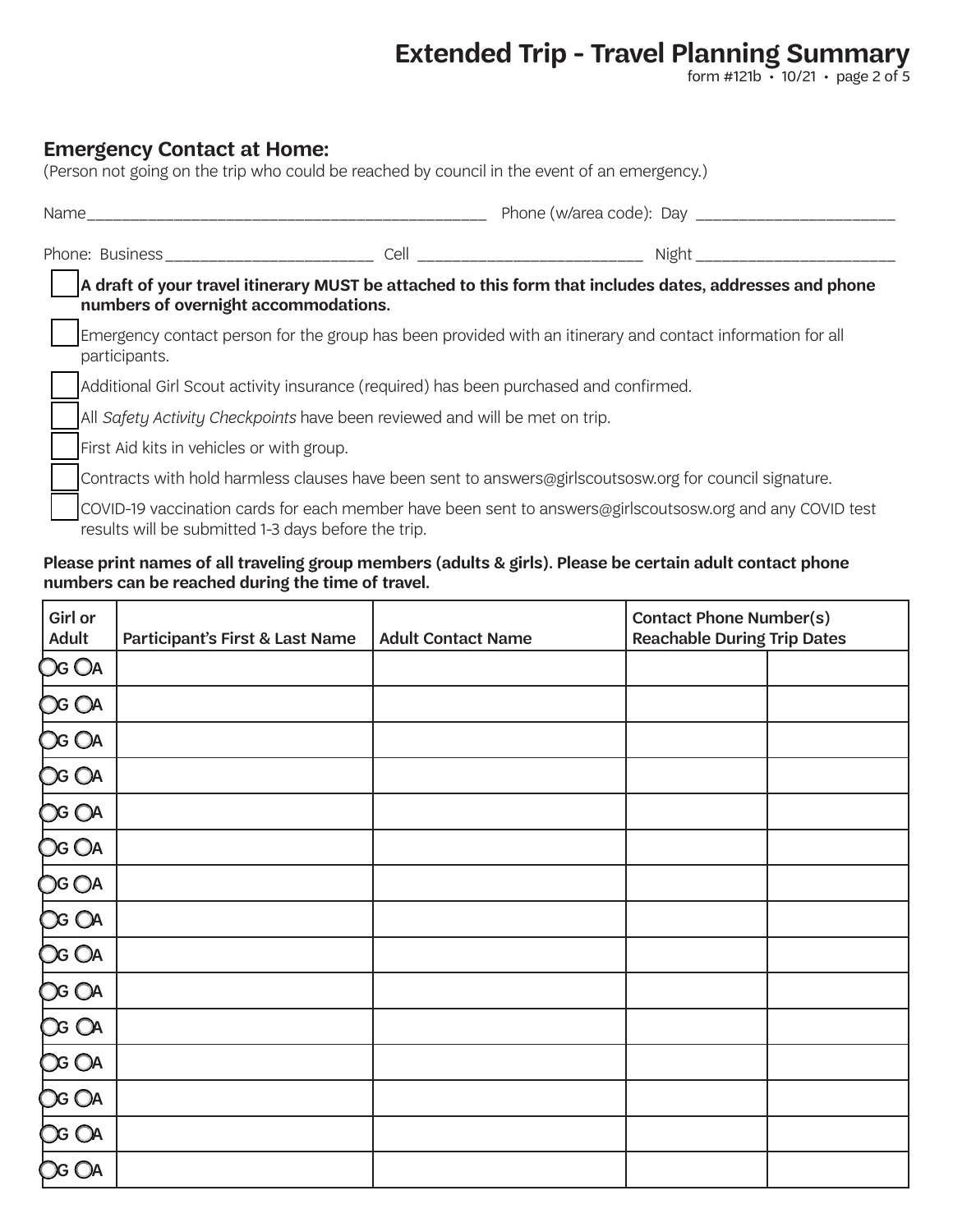form #121b • 10/21 • page 3 of 5

*please fill the budget out completely. This portion of the form may be used when reviewing end of year financial reports and bank account audits.*

## **Final Budget**

| <b>Trip Expenses</b>                           | <b>Per Person</b> | <b>Total</b> |
|------------------------------------------------|-------------------|--------------|
| <b>Admission Fees</b>                          |                   |              |
| Lodging/Site Fees - Type of lodging:           |                   |              |
| Food                                           |                   |              |
| Insurance                                      |                   |              |
| Transportation Costs - Type of transportation: |                   |              |
| Other Expense - Describe:                      |                   |              |
| Other Expense - Describe:                      |                   |              |
| Other Expense - Describe:                      |                   |              |
|                                                |                   |              |
|                                                |                   |              |
| Subtotal                                       |                   |              |
| Add 10% Emergency Fund                         |                   |              |
| <b>Total Projected Expenses</b>                |                   |              |

| <b>Trip Funding</b>                | <b>Per Person</b> | <b>Total</b> |
|------------------------------------|-------------------|--------------|
| Girl Contribution (Family Portion) |                   |              |
| Troop Contribution                 |                   |              |
| <b>Product Sales Credits</b>       |                   |              |
| Other Income - Describe:           |                   |              |
| Other Income - Describe:           |                   |              |
| Other Income - Describe:           |                   |              |
|                                    |                   |              |
|                                    |                   |              |
| <b>Total Projected Income</b>      |                   |              |

**Please complete and return this form three months in advance of your planned trip to: answers@girlscoutsosw.org or 541-857-8525.**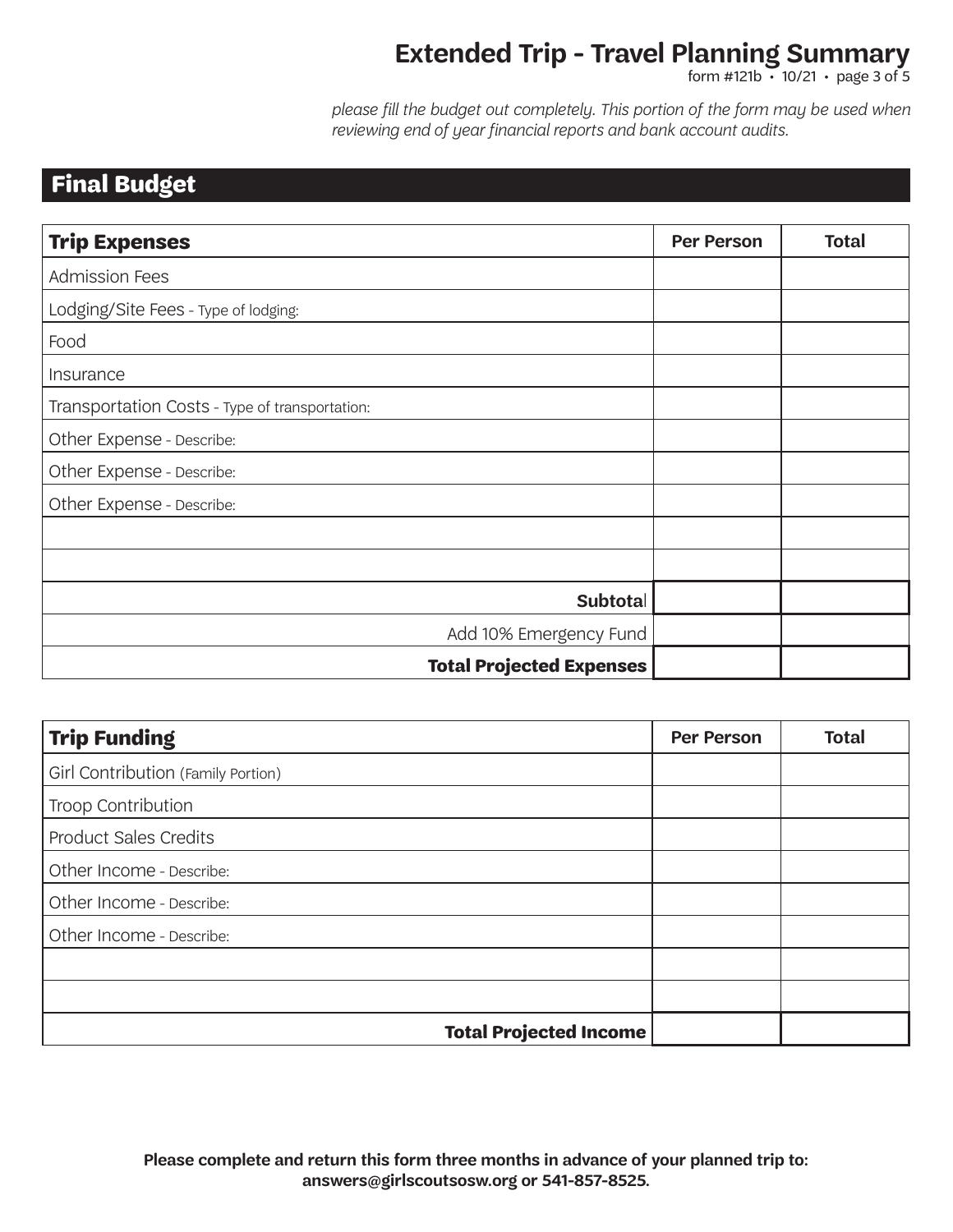form #121b • 10/21 • page 4 of 5

## **Draft Itinerary** - Please include additional sheets if necessary

| <b>Date</b> | <b>Overnight Accommodations</b><br>(include name, address & phone) | Sights seen/traveled during the day |
|-------------|--------------------------------------------------------------------|-------------------------------------|
|             |                                                                    |                                     |
|             |                                                                    |                                     |
|             |                                                                    |                                     |
|             |                                                                    |                                     |
|             |                                                                    |                                     |
|             |                                                                    |                                     |
|             |                                                                    |                                     |
|             |                                                                    |                                     |
|             |                                                                    |                                     |
|             |                                                                    |                                     |
|             |                                                                    |                                     |
|             |                                                                    |                                     |
|             |                                                                    |                                     |
|             |                                                                    |                                     |
|             |                                                                    |                                     |
|             |                                                                    |                                     |
|             |                                                                    |                                     |
|             |                                                                    |                                     |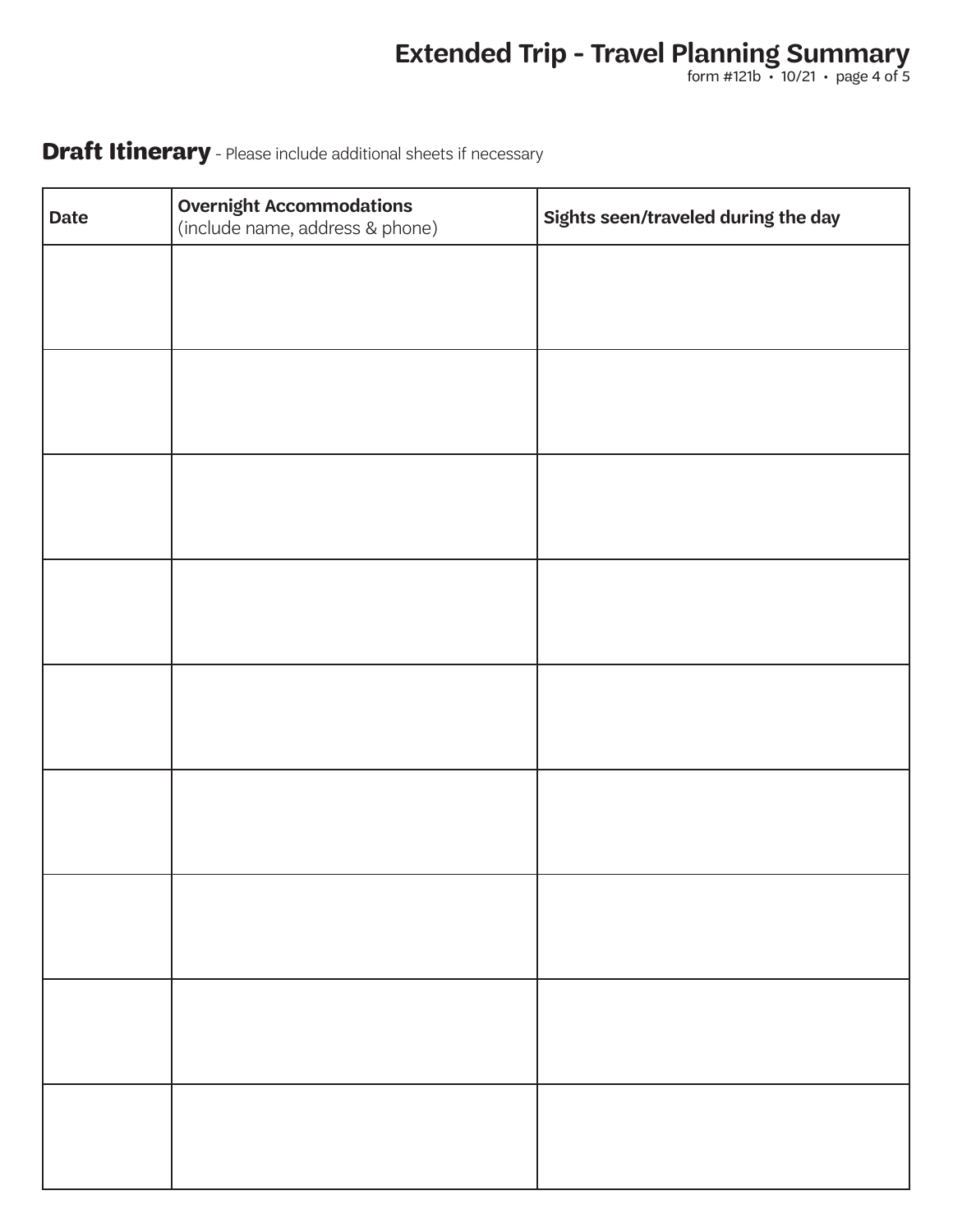form #121b  $\cdot$  10/21  $\cdot$  page 5 of 5

### **Advisor/Leader Statement of Compliance:**

| <b>Initial</b> | Troop leader understands and agrees to the following:                                                                                                                                                                                                                                                                                                                                                                     |
|----------------|---------------------------------------------------------------------------------------------------------------------------------------------------------------------------------------------------------------------------------------------------------------------------------------------------------------------------------------------------------------------------------------------------------------------------|
|                | GSOSW In-Person Troop/Group Meeting Guidelines, Safety Activity Checkpoints and GSOSW policies and<br>procedures have been reviewed and are being followed.                                                                                                                                                                                                                                                               |
|                | All adult attendees are approved GSOSW volunteers.                                                                                                                                                                                                                                                                                                                                                                        |
|                | All drivers for these activities are properly licensed and all vehicles are registered, insured, maintained and<br>have a legal seat and seatbelt for every passenger.                                                                                                                                                                                                                                                    |
|                | Parents/guardians are informed of the trip activities, safety and emergency procedures, contact information,<br>and have attended a trip meeting to go over participation and behavior agreements.                                                                                                                                                                                                                        |
|                | Parents/guardians have completed all required forms (to be retained by leader during trip): extended trip<br>permission, Girl Health Exam and any individual activity waivers needed for trip.                                                                                                                                                                                                                            |
|                | The group will always conduct themselves in a positive manner while representing Girl Scouts.                                                                                                                                                                                                                                                                                                                             |
|                | Troop has a record of a cancellation date/policy set for travel plans. Troop understands if they do not have a<br>cancellation policy and/or they do not honor the policy stipulations they run the risk of losing funds payed<br>toward the trip if the trip must be cancelled due to unforeseen circumstances.                                                                                                          |
|                | All funds raised for travel by members of GSOSW troops are, and shall be continue to be, owned by GSOSW<br>for the benefit of the specific troop's use as approved by GSOSW. In no event shall funds raised or donated<br>to an individual volunteer or troop member through GSOSW-affiliated activities, or items purchased with such<br>funds, be considered to be owned by that individual, volunteer or troop member. |

## **Acknowledgment of Responsibilities**

*I certify that the information on this Extended Travel – Trip Planning Summary is correct and current to the best of my knowledge. I understand that troop funds are to be used only for troop members – registered girls and adults required for ratio.* 

*I agree to ensure that during the trip, each vehicle will have health forms for each person, permission forms for each girl, roster of participants, list of emergency contacts, and a first aid kit. I understand providing misinformation could*  result in the trip not being covered by Girl Scout insurance and could increase personal liability. I acknowledge that *GSOSW reserves the right to deny and/or cancel a trip should our plan fall out of compliance with current GSUSA and council safety standards, policies and procedures. Cancelations may cause a loss of funds or require the repayment of troop funds.*

### *I understand that I must notify GSOSW of any changes to our submitted plan no less than 1 month prior to the date of the trip.*

| Trip<br>_eader<br>۱tı ırc<br>SIPNAT.<br>$\cdot$<br>.<br>$\overline{\phantom{a}}$ |  |
|----------------------------------------------------------------------------------|--|
|----------------------------------------------------------------------------------|--|

| FOR OFFICE USE ONLY                          | Date Received |              | Paperwork Review Date   |  |
|----------------------------------------------|---------------|--------------|-------------------------|--|
| Reviewed & confirmed chaperones VAP approval |               |              | Updated travel database |  |
| Initial Approval?                            |               | Conditional? | Denied?                 |  |
| Reason                                       |               |              |                         |  |
| Leader Notified                              | Rv            |              | Date                    |  |